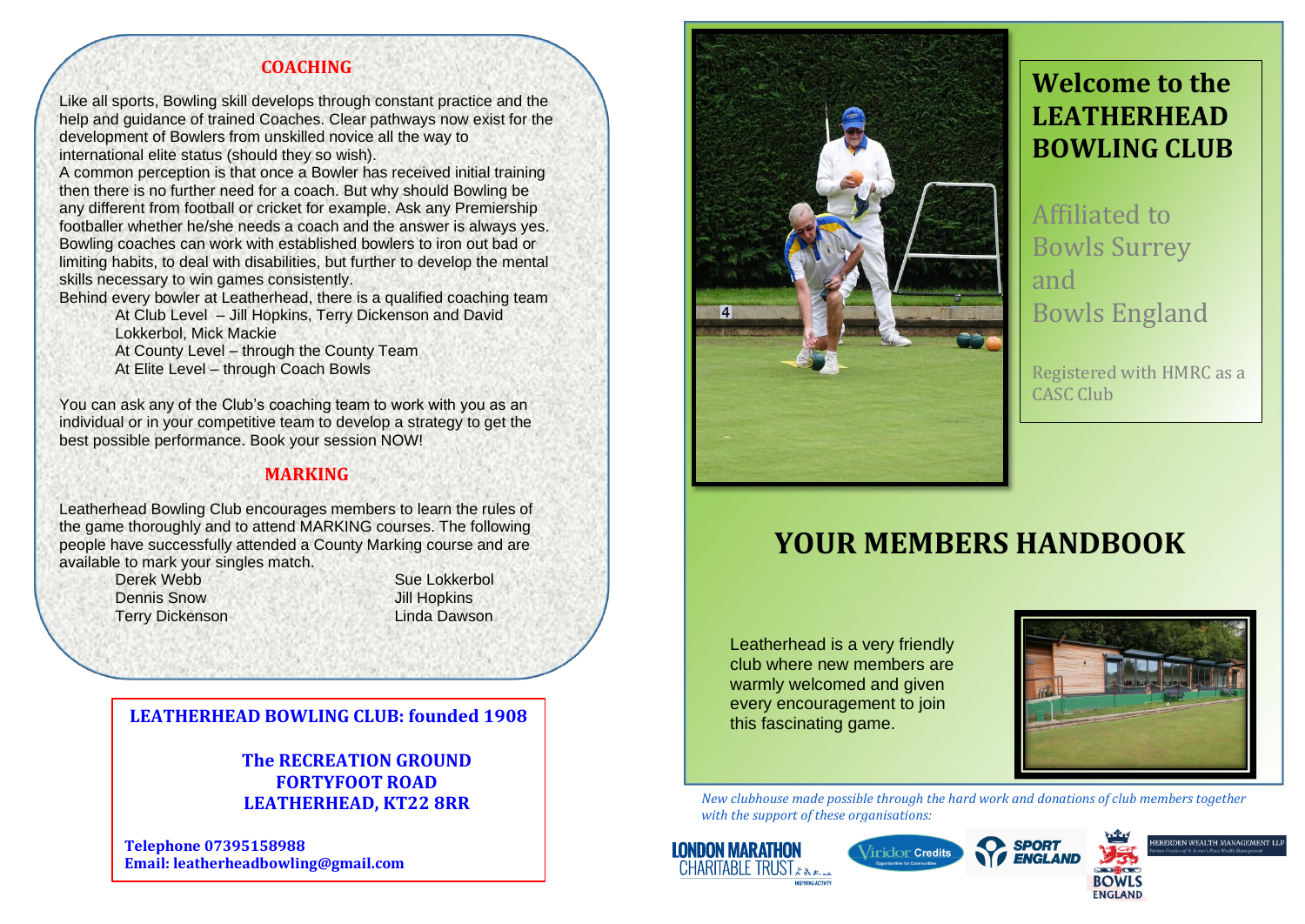## **WELCOME In this HANDBOOK you will find**

- $\checkmark$  Information about the Club
- ✓ Contact Information
- Details of the matches and competitions we play
- Ways in which you can help your club
- Bowls etiquette and dress code
- Coaching opportunities

#### Dear Members

As President of Leatherhead Bowling Club may I offer a very warm welcome to you.

**From our President**

**FROM Terry Dickenson**  I hope you will find this first edition of your members handbook both informative and useful.

With our wonderful new Clubhouse we look forward to an exciting future.

Whether, like me, you have been at our Club for over thirty years or are just joining us, you can be assured we have something for everyone, be it playing on our excellent green or enjoying varied social events.

May I wish Leatherhead Bowling Club every success for the future

Terry

Not in this handbook…….

In a few pages it is not possible to cover everything you may need to know, so if you do need more, then you can find information

- $\checkmark$  In the HOW TO book in red folders held in the club
- ✓ In COUNTY and/or BOWLS ENGLAND YEAR BOOKS
- $\checkmark$  On line at various websites.
- $\checkmark$  On the Noticeboards e.g. details of other competitions
- $\checkmark$  IF ALL ELSE FAILS ASK the captains, committee member other members: everyone is here to help.

## **DUTIES and VOLUNTEERING**

Apart from Maintenance of the Green the Club employs no paid help, members freely giving of their time to do all work. All playing members are asked, as part of their membership obligations, to assist in a variety of duties:

**CLEANING DUTY:** Two members are required to clean the clubhouse, toilets and changing rooms at a time and day of their own choice within a specified week. The **Cleaning rota** for this duty is normally posted on the notice board together with a description of the tasks. If the dates are inconvenient, the designated person(s) is required to arrange a swap with another member. On completion the cleaners are asked to initial the Rota to show completion.

**TEA ROTA:** Two members are required to provide and layout teas and the raffle for Home Matches according to a Rota displayed on the Clubhouse entrance door. Generally the tea consists of sandwiches but this can vary. Guidance on quantities etc are shown beside the rota. The Cost of the tea is recovered from the catering fund.

**GROUNDLINGS:** a Maintenance team assemble every Wednesday morning throughout the year. The tasks involve every skill necessary to keep the buildings in good repair, the gardens looking great, the grass and hedges cut. Volunteers are always sought, no matter how infrequently they can attend.

**OTHER:** There are a number of other tasks which require volunteers, members are asked to help where their time , abilities and inclinations allow. In no priority order some of the roles include

| O Bar keeping                | O Committee work              |
|------------------------------|-------------------------------|
| O Helping with Social events | O Helping with special events |
| O Running BBQs               | O Coaching                    |

Descriptions of Volunteering roles are given in one or other of the 2 RED BOOKS (HOW TO and CLUBMARK MANUAL). If in doubt ask one of the committee.

#### **PLEASE HELP AND DO NOT LEAVE IT TO THE NOBLE FEW**.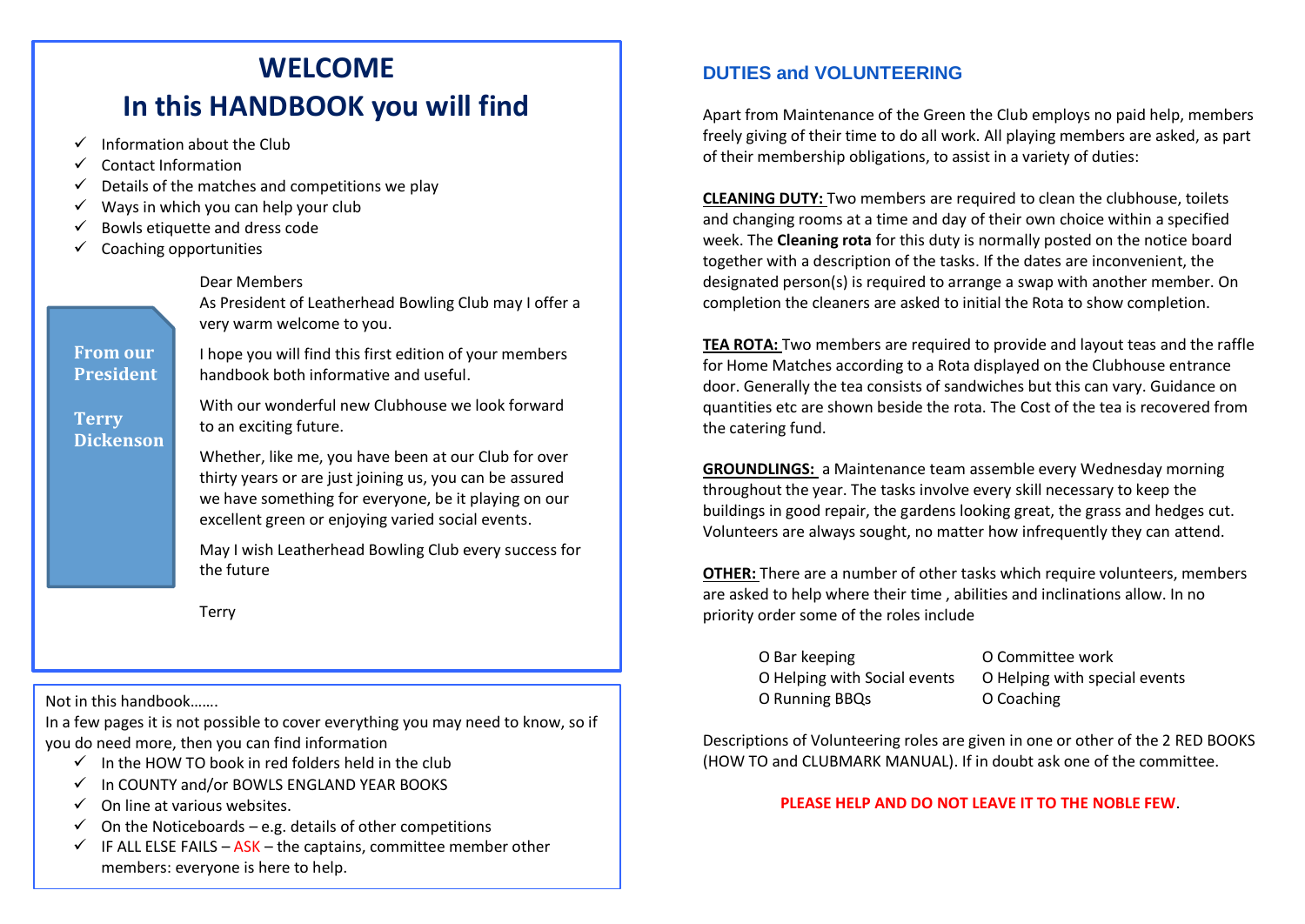## **ETIQUETTE**

Etiquette refers to those little extras that give the game of bowls its great charm. Friendly sporting acts towards team mates and opponents are appreciated and reciprocated. Such acts include:-

- $\checkmark$  Respecting the Green
- $\checkmark$  Keeping still and quiet whilst others are delivering their bowls
- $\checkmark$  Standing behind the jack and away from the head
- $\checkmark$  Not crossing into another rink and not walking across the end of a rink while others are bowling/about to bowl
- $\checkmark$  Helping to put equipment out before the beginning of a match and helping to clear up afterwards whilst respecting games in progress on other rinks.
- $\checkmark$  (if Hosting/ Victor) offering your opponent refreshments after a game
- $\checkmark$  Not waving an opponents bowl through the head nor to give thanks if the opponent's bowl promotes one of your own.
- $\checkmark$  Congratulate an opponent on a particularly good bowl
- $\checkmark$  Not walking through a head while changing ends
- $\checkmark$  Respecting the rights of the delegated team member ONLY to measure and agree the shot count (the delegate is appointed by the skip and is normal the person who plays immediately before the skip)
- $\checkmark$  Helping to put the bowls in a good position for collection AFTER an end has been declared
- $\checkmark$  To always be positive within your own team, show interest in team members' bowls and provide praise. Never to condemn

#### ROLES

Lead: to play first, lead should place the mat and deliver the Jack and make sure it is centred before delivering the first bowl. Losing lead clears a completed head

Second: (home team) put up scores on board: (Option if asked and agreed by skips) Keeps the scorecard

Third: Assesses and, where necessary, measures to agree the shot count with opponent at the completion of an end

Skip: Has ultimate responsibility for all of above: WITH THE REST OF THE TEAM, provides direction to bowlers to build head

#### DRESS CODE

EVERYDAY :Neat white or plain coloured T Shirt, or white shirt, worn with grey trousers/skirt or culottes and bowling shoes.

#### DRESS FOR MATCHES

MEN: Blazer or Club Jacket and Club Shirt, or white shirt with Club tie. White trousers for daytime matches, Grey trouser for evening. Appropriate bowling shoes.

LADIES: Blazer or Club Jacket and club or white shirt or blouse with sleeves. White skirt/ trousers/ culottes for daytime matches, Grey skirt/ trousers/ culottes for evening. Appropriate bowling shoes

**THE CLUB** was founded in 1908 in Queen Anne's Terrace, but moved to its present site in 1928.

The ground is owned by Mole Valley District Council (MVDC) but all the facilities are maintained by the Club and its members.

The Club is a Communities Amateur Sports Club (CASC) . We are totally committed to playing a full part in the community irrespective of age, ability, gender or race. We have both a Safeguarding and a Welfare Officer. These, together with the Coaches are all DBS checked.

The Club is managed by a committee of 10 members with Ladies and Men's sub committees. The Club is run on a volunteer basis and new volunteers are always welcome.

**Special Days** in the Club's calendar include **PRESIDENT'S DAY, INVITATION DAY, FINALS DAYS.**

**OPENING TIMES:** The Green opens at 10am every day except Wednesday when it opens at 12 noon. OPENING PROCEDURE is explained to all members. LOCK UP process simply reverses this. Please make sure all lights are off, shutters down and doors locked before leaving.

**ACCESSABILITY:** The Green is equipped with posts to help the less able get on and off the green. Wheel chair ramps to Clubhouse and Green are available

**PARKING:** Cars may be parked in the Recreation Ground car park. If full, parking is legal on the opposite side of Fortyfoot road except during the hours 12noon until 1:30pm. The only cars that may be brought up to the Green entrance are those carrying heavy goods (eg for maintenance or supply) or to drop off disabled persons. We are currently negotiating with MVDC to allow Blue Badge holders to park outside the Green.

**RINK BOOKING:** Please book a rink, or check to see if a rink is free before starting a game, in the Rink Book. Priority is given to Surrey competitions, then Leagues, then Internal Competitions and Matches

**LOCKERS**: Are available for the season at a cost of £2. Allocation is made by the Ladies Secretary

**EQUIPMENT:** All equipment is stored in the wooden shed near the changing rooms.. All equipment is free to use including coaching bowls, but must not be removed from the premises

**PIGEON HOLES:** Please check the pigeon holes in clubhouse for post.

**SHORT MAT BOWLING:** is available during the winter months.

**SOCIAL LIFE**: A gathering in the bar after a match is always a good idea. More formally the Club holds an Annual Dinner and Presentation Night in November. During the winter months, a Quiz is held on the  $1<sup>st</sup>$  and  $3<sup>rd</sup>$  Wednesday of the month with Cards (Crib or Whist) on the alternate weeks. Occasional Evening socials are held in the Clubhouse, watch the notice boards for details.